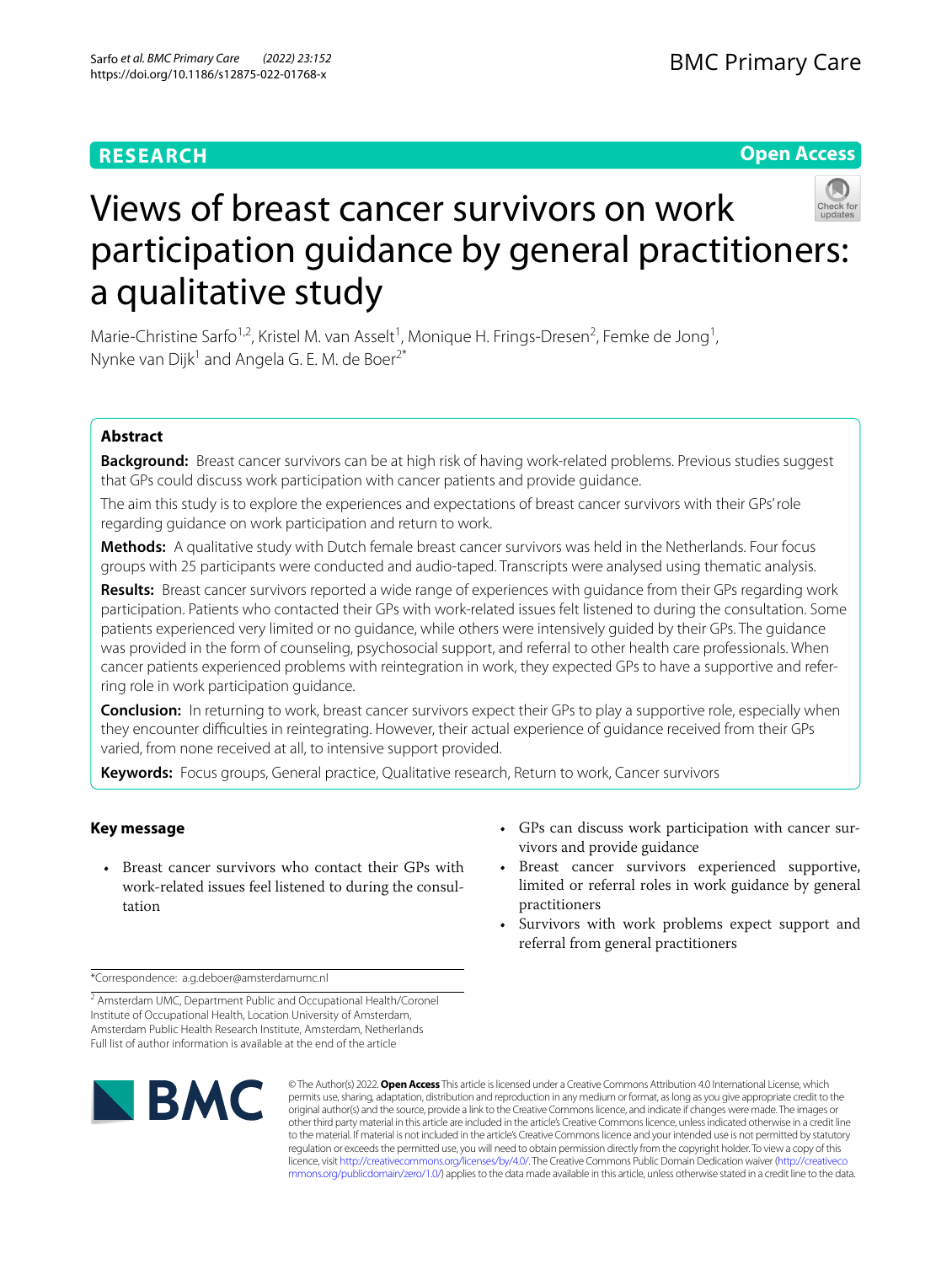# **Background**

Breast cancer is the most common type of cancer among women worldwide  $[1]$  $[1]$  $[1]$ . The survival rate of breast cancer patients has increased signifcantly in the last decades, due to advances in early detection through screening and improvements in diagnosis and treatment  $[2, 3]$  $[2, 3]$  $[2, 3]$  $[2, 3]$  $[2, 3]$ . In cancer survivorship there has been an increasing focus on work participation and return to work (RTW) [[4](#page-5-3)]. In breast cancer survivors (BCSs), work is an important and meaningful activity [[5\]](#page-5-4). Work participation can have a positive infuence on survivors' health and well-being [[6](#page-5-5)]. Moreover, RTW is a part of their social recovery and contributes to the quality of life [[7,](#page-5-6) [8](#page-5-7)].

Most BCSs can continue or return to work, but multiple factors affect their workability  $[9-14]$  $[9-14]$ . Chemotherapy, extensive surgery, disease-related fatigue, and exhaustion can constrain BCSs in RTW, as well as job stress and lack of colleague and employer support [\[7](#page-5-6), [9,](#page-5-8) [15,](#page-6-1) [16](#page-6-2)].

In the Netherlands, GPs can refer employed BCSs to an occupational physician who is an expert at helping employees maintain or regain workability, however, not all breast cancer patients visit one after diagnosis and treatment [\[17\]](#page-6-3). Other BCSs don´t have access to an occupational physician [\[18,](#page-6-4) [19](#page-6-5)]. However, from the very beginning of the trajectory, general practitioners (GPs) are an important access point in health care for BCSs. During diagnosis, treatment, and aftercare, medical information about the cancer patient is exchanged between involved specialists and GPs [\[20](#page-6-6)]. GPs can have an important role in discussing work and providing guidance  $[21]$  $[21]$ . According to The Dutch College of General Practitioners (NHG), GPs need to focus on the somatic, psychosocial aspects and (return to) work of cancer patients during the cancer treatment phase [\[22](#page-6-8)]. However, it is unknown how BCSs experience this guidance by GPs. Therefore, this study aims to define the GP's role in providing work participation and RTW guidance to BCSs, from the perspective of the BCS. The objectives were to assess: 1) BCSs' experiences of their GPs' role in work participation guidance and RTW, and 2) BCSs expectations from their GPs regarding work participation guidance and RTW.

## **Methods**

The reporting of the methods and results of this qualitative study were based on the Consolidated Criteria for Reporting Qualitative Studies checklist (COREQ) [\[23](#page-6-9)]. Ethical approval was waived by the Medical Ethical Committee of the Amsterdam UMC, as The Medical Research Involving Human Subjects Act (WMO) does not apply to this study (W16\_140 # 16.163).

#### **Participants**

Participants were recruited through The Dutch Breast Cancer Association (BVN), a professional patient organization for and by individuals with breast cancer, consisting of volunteers.

BVN sent an online questionnaire to all their BCSs members about their experiences with psychoso $cial$  guidance from their GPs in RTW. The respondents were invited to enter their email address when interested in a focus group discussion on 'psychosocial guidance from the GP' with researchers from our department. All participants provided written informed consent before participation. Between May 31 and June 3, 2016, 598 respondents with paid employment prior to breast cancer diagnosis completed the questionnaire. One hundred and six respondents were interested in participating in our study. Through email, these 106 respondents were subsequently sent information about the study and invited to participate. Reasons for nonparticipation could not be collected due to privacy regulations.

## **Setting and data collection**

In August 2016, four focus groups were conducted by one experienced moderator NvD (MD., Professor General Practice), and a trained observer FdJ (MD., junior researcher/ GP in training), at various facilities. No relationships between researcher and patients existed prior to the focus groups.

A short questionnaire was completed by the participants to assess demographics, including age, marital status, level of education, and working hours per week.

During the focus groups, the moderator used a topic guide for structured guidance. The role of the GP regarding breast cancer and work/re-integration during this period was discussed. The topic guide was based on the literature  $[4-22]$  $[4-22]$  and the experiences of the researchers. Questions mentioned in the topic guide are summarized in Table [1](#page-1-0).

The focus groups were audio-recorded and field notes were made by FdJ. The mean duration of the four focus groups was 80 min.

<span id="page-1-0"></span>**Table 1** Questions in the topic guide

Do you need support from your GP to return to work?; What does that support require?; What is your experience: Who did you consult?; Should the GP ask about your work, or only discuss it when it is important to you (so if you ask yourself)?;

At what moment should the GP talk about it?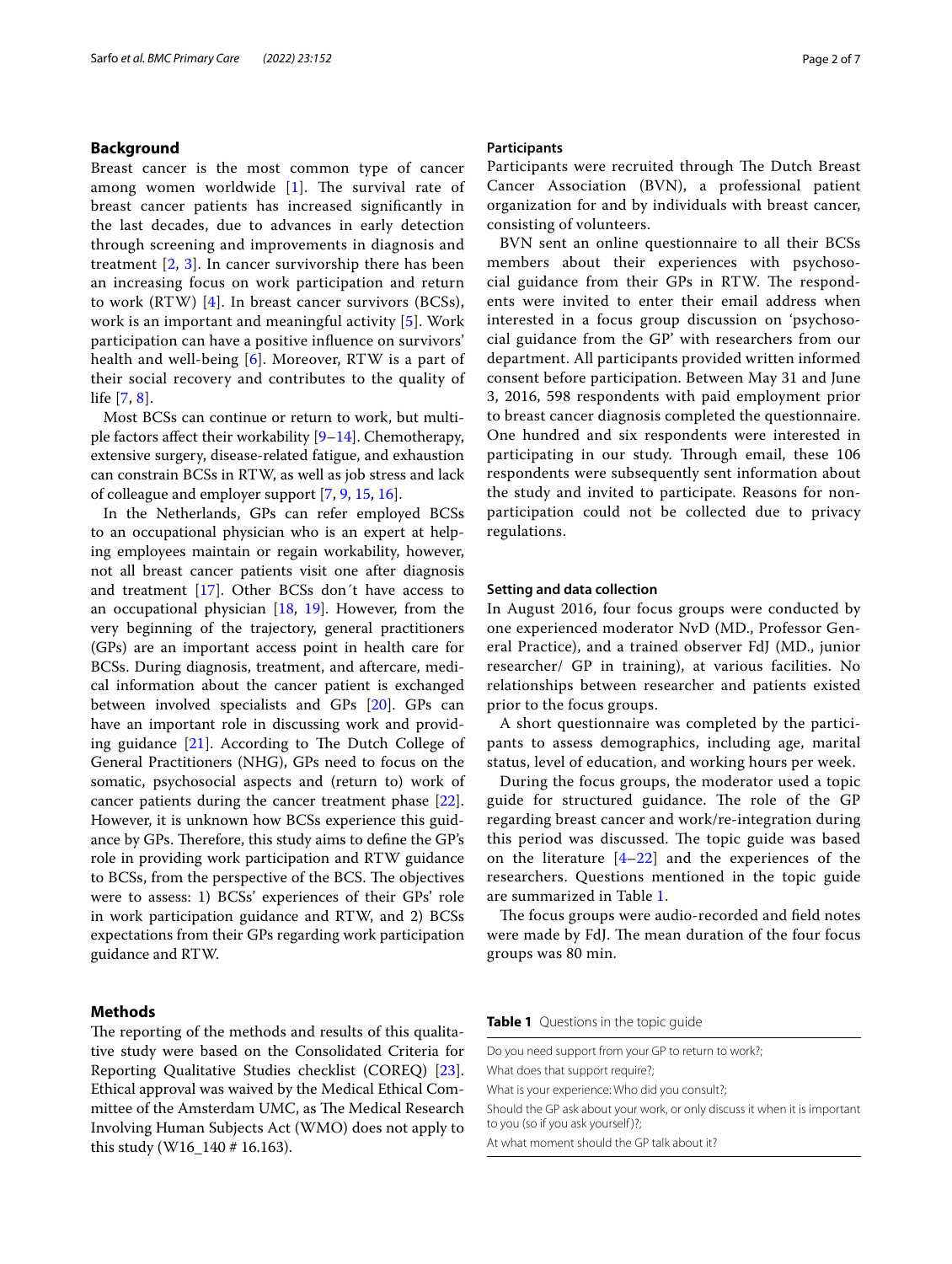# **Data analysis**

The recordings from the focus groups were transcribed verbatim. All respondents' data were anonymized. Transcripts were not returned to the respondents. Two members of the research team (FdJ and MCS, both GPs in training/ junior researchers), separately checked the audio recordings with the transcripts. The transcripts were read at least two times by the two researchers (FdJ, MCS) and initial ideas were noted.

The qualitative data analysis software, MAXODA 2020 was used to analyze the data. [\[24](#page-6-10)] An inductive approach was used to generate codes and themes from the qualitative data.

[[25\]](#page-6-11) Three members (FdJ, MCS and KvA) of the research team separately coded the transcript of the frst focus group. The initial codes of the three members were compared and discussed. The transcripts of the other three focus groups were independently coded by one member (MCS), codes were added to the coding tree. The meaning of the codes were refined and, if deemed necessary, re-coding was performed in discussion with the research team (MCS, KvA, MHFD, NvD, and AdB, all females).

The different codes were grouped into themes and subthemes by MCS, in close consultation with senior researchers AdB and KvA. Themes and subthemes were discussed with the research team until consensus was achieved. Data saturation was reached after three focus groups as no new themes and sub-themes emerged when analyzing the fourth focus group.

# **Results**

Sixty-one women agreed to participate and received additional information about the date and place of the focus groups. Thirty-six of the 61 eligible participants were unable to attend for various reasons, such as physical limitations, traveling distance to the focus group locations, and other planned activities on the data of the focus groups. Therefore, in total, twenty-five BCSs participated in our study in four focus groups ( $n=9$ ,  $n=5$ ,  $n=4, n=7$ ).

The characteristics of the BCSs are summarized in Table [2](#page-2-0). The twenty-five participants were diagnosed between 1999 and 2015, the median time since diagnosis was 51 months. The participants were all women between the ages of 39 and 64 years and all Dutchspeaking. Twenty-three out of the 25 participants were of Dutch nationality. The majority of the women had a high level of education (68%) and were working part-time (52%).

Two main themes emerged from the data: 'experiences of BCSs with their GP's role in work guidance' and

## <span id="page-2-0"></span>**Table 2** Demographics

| Variable                                                                     | <b>Breast cancer</b><br>survivors<br>$(N = 25)$ | (%) |
|------------------------------------------------------------------------------|-------------------------------------------------|-----|
| Age, mean in years, (range; standard deviation) $51$ (31–64; 7.3)            |                                                 |     |
| Gender, female                                                               | 25                                              | 100 |
| <b>Marital status</b>                                                        |                                                 |     |
| Married                                                                      | 11                                              | 44  |
| Living with partner                                                          | 5                                               | 20  |
| Single                                                                       | 9                                               | 36  |
| <b>Level of education</b>                                                    |                                                 |     |
| l ow                                                                         | 8                                               | 32  |
| High                                                                         | 17                                              | 68  |
| Working hours (per week)                                                     |                                                 |     |
| Not working                                                                  |                                                 |     |
| Part-time                                                                    | 5                                               | 20  |
| Full-time                                                                    | 13                                              | 52  |
| Missing                                                                      | 52                                              | 208 |
| <b>Time since diagnosis median</b> in months,<br>(range; standard deviation) | $51(10 - 214; 59)$                              |     |

'expectations of BCSs for their GP's role in work guidance'. The two main themes were organized into the subthemes namely 'advice and supportive role', 'referral role', and 'limited or no role'.

# **Experiences of breast cancer survivors with their general practitioners' role in work guidance**

Most patients who contacted their GPs with work-related issues felt listened to during the consultation. In these consultations, the GPs had advising, supportive, and referring roles.

#### **Advice and supportive role**

Patients received advice from GPs on gradually reintegrating into work and suggestions to solve work-related problems. Some patients experienced this as helpful, while others felt it was inappropriate or that the GPs could not help them. One patient said:

*'The GP outlined that it is really not advisable to do full time work. I needed to slow down and also got similar advice from others. So from the GP who knows me well, as well as the occupational health doctor who doesn't know me well'. (P18)*

On the contrary one breast cancer survivor explained:

*'I used to have a GP downtown, when I was at risk of losing my job, he said, "What do you care, take your pocket money home." At that moment, I thought, what kind of reaction is that?' (P1)*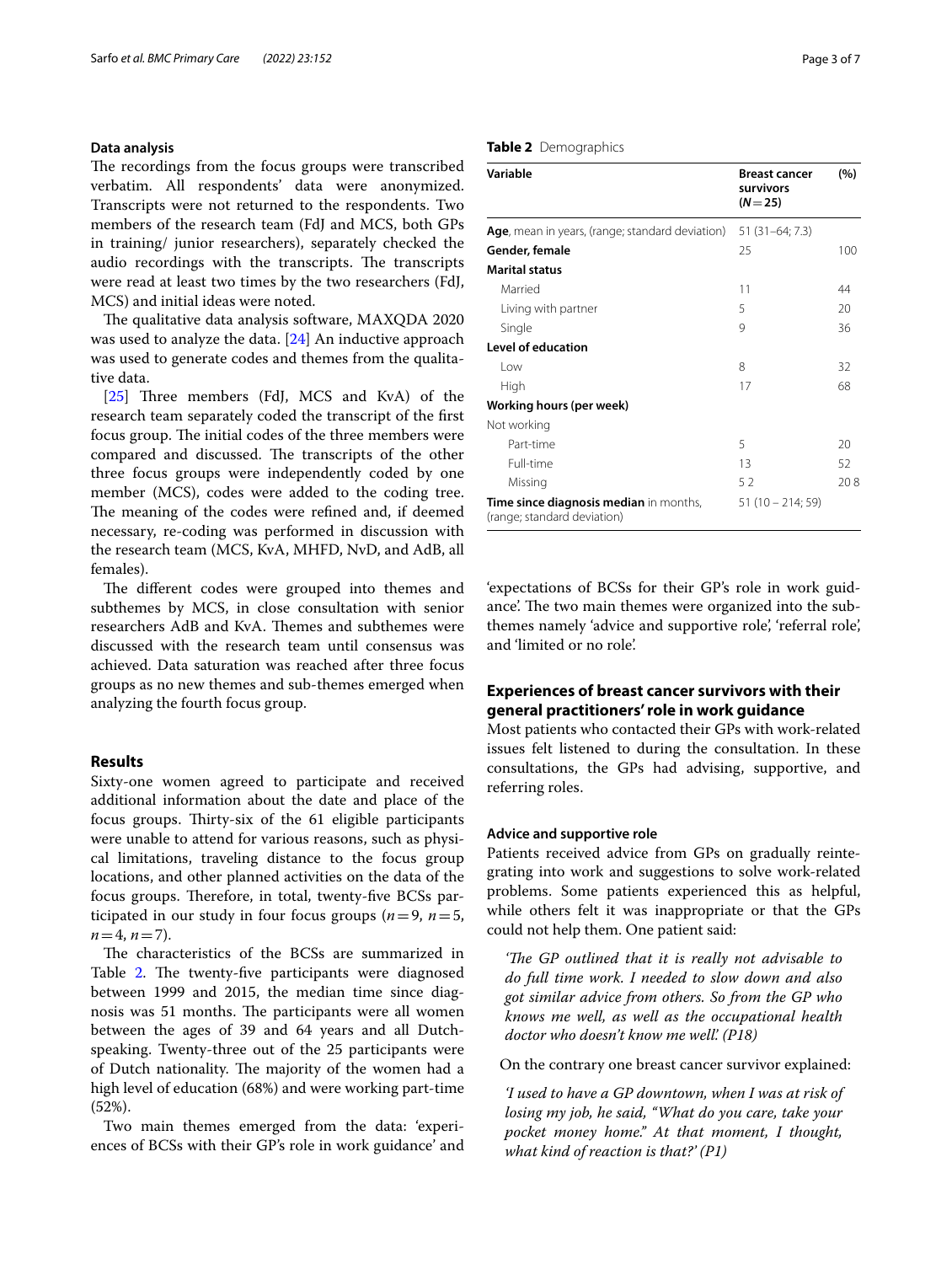## Another breast cancer patient said:

*'In my case, the GP guidance was minimal dur*ing reintegration. I talked to him a few times. The *whole reintegration process was difcult. I worked as a social worker for people with a mental disability. I had numerous problems returning after illness. During that time, I went to the GP a few times. He repeatedly invited me to talk. I had the feeling that I could tell him my whole story, to no avail. He really couldn't do anything, so that was a pity'. (P24)*

The BCSs who received intensive support in the RTW process from their GPs were ofered help and invited to discuss work and reintegration problems. A breast cancer survivor explained:

*'When it does not go well with the occupational health doctor or if I experience a little too much pressure to start working again, she (the GP) said she wants to get involved'. (P17)*

# **Referral role**

Furthermore, some patients were referred by their GPs for their RTW problems to other health care professionals, such as occupational health physicians, or a psychologist for more intensive psychosocial support. In some cases, referral to other health professionals was directly requested by the BCS. One patient said:

*'It did not go well with the reintegration, therefore I went to the GP. He referred me to a psychologist and the occupational health physician. The GP did not do much himself, but listened'. (P10)*

#### **Limited or no role**

In general, however, the participants did not receive any RTW guidance from the GP, as most responded 'no' to the focus group question about it. Also, most BCSs were unsatisfed with this shortcoming. One of the participants said:

*'I returned to work, unfortunately, I got pushed out and I fnd that very upsetting and my GP was not of any use to me, I am sorry'. (P1)*

Another participant explained:

*'Yes, I was able to tell my story, but he (the GP) couldn't be of any use. He told me that it had to be arranged through the occupational health physician'. (P24)*

Some participants indicated that they did not receive but also did not need guidance from their GP because the guidance they received at work was sufficient. They stated that if the situation called for it, they would want to be guided by their GP. One of the breast cancer survivors explained:

*'I was not guided by my GP. He asked me if I needed guidance. I thought that the guidance I received at work was enough'. (P16)*

# **Expectations of breast cancer survivors for their general practitioners' role in work guidance Supportive role**

When facing work reintegration problems, the BCSs indicated they expected guidance and support from their GPs. One patient said: 'If I had problems going back to work, it would be nice to discuss it with the GP'. (P16).

Another patient add: 'If you are unable to resolve the issue with the occupational health physician, it would always be pleasant if the GP guides you'. (P17).

# **Referral role**

GPs could contribute suggestions for reintegration and refer to other health professionals. One patient suggested:

*'The GP can mention that he knows people that can help the patient. At frst a coach and if it gets more intense, a psychologist, practice assistant perhaps and people who have been through the same experience'. (P22).*

#### **Limited role**

If patients were not employed, BCSs thought that the GP's role was limited to suggestions and referrals to organizations that could help unemployed patients with applying for paid or voluntary work. One breast cancer survivor said:

*'GP helping with work, it depends, but in my case, I don't expect him to fnd a new job for me. I think that a GP should remain in his feld of profession. You can't overload the GP with everything'. (P5)*

Some patients had negative experiences with their occupational health physicians and expected support from their GPs, such as help in resolving disagreements between them and their occupational health physicians.

BCSs also expected GPs to directly communicate with occupational health physicians or even employers to explain their medical and psychosocial situation in relationship to work, as GPs have the best view of both for the patient. One patient said:

*'I don't know if it's possible if the GP could have contacted my work and explain things. Tat could have been nice'. (P24)*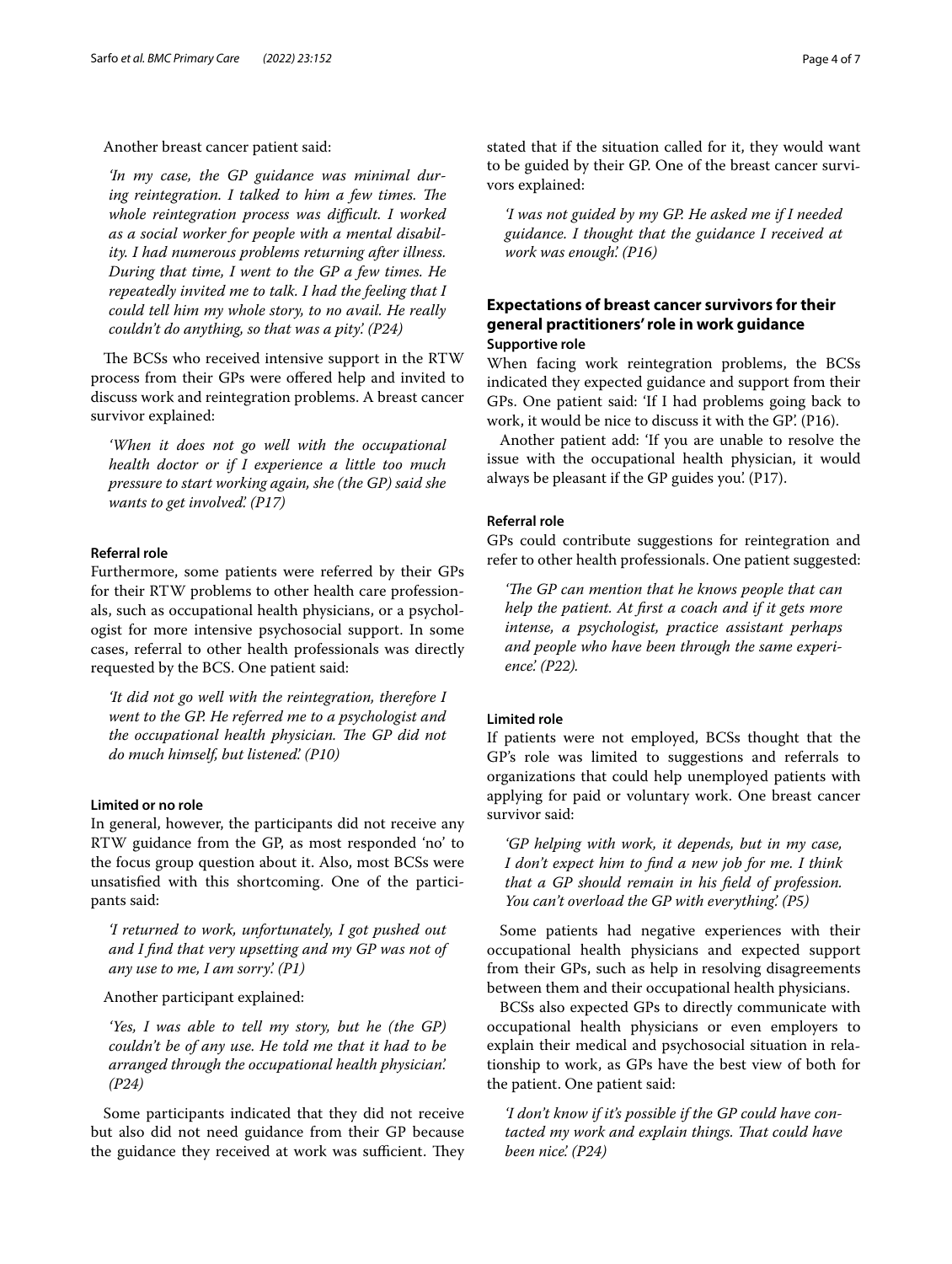The BCSs expected their GPs to be informed about their medical and psychosocial status, especially when communicating with the occupational health physicians about patients' work-related problems. One participant said:

'The GP can consult the occupational health physi*cian, but then he needs to know you a little bit. Yes, the GP needs to know you, otherwise, he can't be of any use'. (P21)*

Some BCSs stated that they expected GPs to also document the professions of patients and be informed about the type of work the patient did, their working hours, and the importance of employment for the fnances of their household. One of the breast cancer survivors shared:

*'I want the GPs to write down the kind of work the patient does. I want them to know that I'm not a woman who only stays at home, I don't have a man that looks after the children. I'm alone with my work. I want him to know that I work in shifts'. (P14)*

# **Discussion**

#### **Summary**

Regarding work participation guidance and RTW, BCSs had several experiences with their GPs' roles—limited or none, advising and supportive, and or a referring capacity. The BCSs expected a supportive, referral, or limited role from their GPs when experiencing work-related issues.

Moreover, BCSs said it is important that GPs are informed about the patient's medical status, home situation, and profession when guiding work participation and RTW.

#### **Comparison with existing literature**

In our study, some BCSs received advice and support from their GPs regarding work participation. Similar work guidance experiences were found in a cohort study by Söderman et al*.* [[26](#page-6-12)]. In this study, eighty percent of the BCSs had meetings with health care professionals regarding work. Women received advice and support regarding work or were encouraged to work, which led to fewer sickness-related absence days. Those who were encouraged to take sickness absence had more sickness absence days.

The role some BCSs in our study expected from their GPs corresponds with the health professionals' role in the study of Yagil et al. [[27\]](#page-6-13). They reported the perspectives of physicians and nurses on their role in RTW. The health care professionals said that their role was to provide cancer survivors with information and suggestions about RTW.

Furthermore, BCSs in our study expected GPs to be informed of their medical situation, suggesting that correspondence between oncology specialists and the GP is critical. In an Austrian cross-sectional study by Spiegel et al., cancer patients indicated that the information exchange between hospital-based specialists and their GPs is extremely valuable [[28\]](#page-6-14).

#### **Strengths and limitations**

To our knowledge, this is a unique study that describes both the experiences and expectations of BCSs with their GPs role regarding work guidance. Another strength of the present study is the in-depth exploration of BCSs experiences and expectations with their GPs guidance.

Our study also had some limitations. One limitation was the selection of the participants. The participants were only recruited through The Dutch Breast Cancer Association (BVN), and their ethnicity and their relatively high level of education (68%) were not taken into account. In practice, patients with a lower level of education are more at risk to have work-related issues, problems with reintegration and fnding jobs after dropping out of the workforce [\[7](#page-5-6)]. So, it could be that inclusion for other participants had emerged to other themes during the focus group discussions. A further limitation regarding the participants is that we lack clinical and professional data to better describe the patients. A second limitation is that our study took place in 2016, before the COVID-19 pandemic. GPs might have discussed more intensely the impact of return to work of vulnerable cancer patients during the pandemic which could have impacted the experience of patients. No other large changes have taken place in legislation or otherwise, and therefore we do not expect any changes that would have impacted our data.

The time between cancer diagnosis of the participants and the date of the focus group varied between the participants (range  $10 - 214$  months, median 51 months), this could have led to recall bias of participants. Therefore, some experiences of the BCSs with their GPs' role regarding work guidance might have been missed in the focus group discussion.

#### **Implications for research and practice**

The diversity of BCSs experiences reflect that the role of the GPs in work participation guidance and RTW has not been well-defned. Outcomes also depend on the personal and work-situation of the BCS and the role of other health professionals. Our results suggest that the GPs advice on work participation and RTW are essential for breast cancer patients and that this could entail multiple roles for GPs.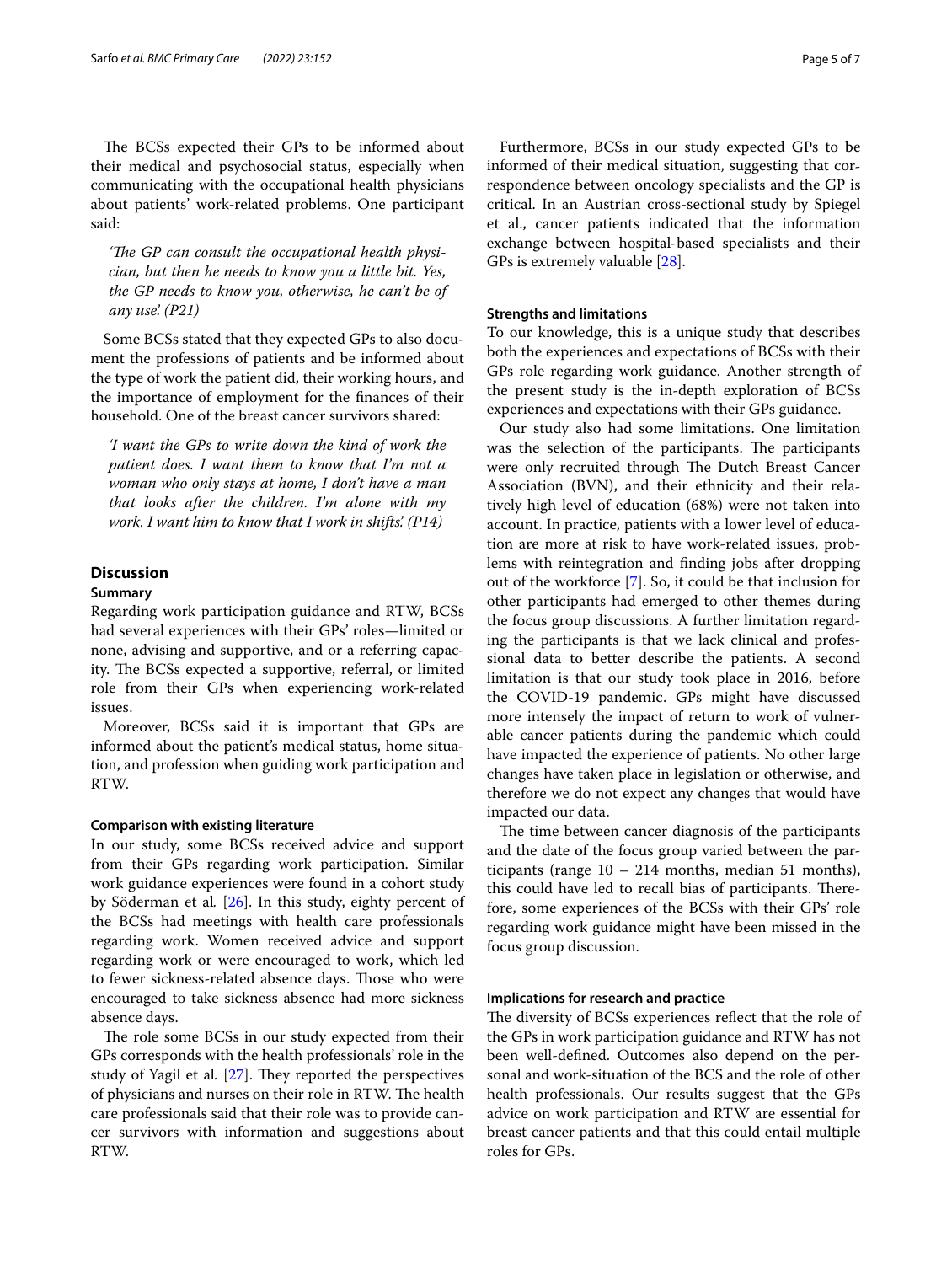There are limited work participation and RTW guidelines available for GPs. The latest breast cancer guideline of the Dutch College of General Practitioners contains limited information about RTW after breast cancer.

More extensive cancer and work guidance tools or guidelines need to be developed and implemented to guide GPs in supporting BCSs in this area. However, it is also important to examine the GPs' experiences, since they may be unfamiliar or lack sufficient training in work guidance and RTW [[29](#page-6-15)].

Bains et al*.* investigated health provider's work-related guidance for colorectal cancer patients [[30](#page-6-16)]. In this study the work-related information given to patients by providers was conficting, limited and not systematic. Future research on GP's view regarding work guidance in breast cancer patients could also be of value, to identify the differences with BCS's view on the subject.

In the study of Kock et al*.*, GPs consider attention to work-related problems important  $[31]$  $[31]$ . The GPs were willing to address the work-related problems and counsel about sick leave but needed better cooperation with occupational physicians and training to develop a more proactive approach to work-related problems. Knowing this, it is possible that GPs need to be introduced to better cancer and work guidelines and gain sufficient training, to provide the work guidance BCSs require.

In a recent study in France by Begue et al*.* it was shown that while the level of knowledge and use of the pre RTW medical consultation by GPs is good, it is not optimal. This could be improved by organising training courses for GPs  $[32]$ . This would be an opportunity for GPs in other countries as well.

Additional research is needed to explore both the experiences of GPs with work guidance in breast cancer patients and their view on their professional role in work participation guidance and RTW.

## **Conclusion**

BCSs expected and experienced diverse work guidance and RTW from their GPs. In the case of work-related issues, breast cancer patients expected work guidance from their GPs, such as advice, support and referral. By offering BCSs the appropriate guidance in work participation and RTW, GPs can contribute to the social recovery of breast cancer patients.

#### **Acknowledgements**

Not applicable

#### **Authors' contributions**

MCS: data analysis, draft article, KA: design, data analysis, MFD: design, data analysis, FdJ: design, data collection, data analysis, NvD: design, data collection, data analysis,AdB: design, data analysis, All authors read and approved the fnal manuscript.

#### **Funding**

This work was supported by The Dutch Cancer Society (DCS), UVA 2016–8203 (2014–191). The funding body had no role in the design of the study and col‑ lection, analysis, and interpretation of data and in writing the manuscript.

#### **Availability of data and materials**

The datasets used and/or analysed during the current study are not publicly available or available from the corresponding author on reasonable request because of the qualitative nature of the interview data and the impossibility to de-identify the data.

## **Declarations**

#### **Ethics approval and consent to participate**

All methods were performed in accordance with the Declaration of Helsinki. Ethical approval was waived by the Medical Ethical Committee of the Amsterdam UMC, as The Medical Research Involving Human Subjects Act (WMO) does not apply to this study (W16\_140 # 16.163). All participants provided written informed consent before participation.

#### **Consent for publication**

Not applicable.

#### **Competing interests**

The authors declare that they have no competing interests.

#### **Author details**

<sup>1</sup> Amsterdam UMC, Department General Practice, Location University of Amsterdam, Amsterdam Public Health Research Institute, Amsterdam, Netherlands. <sup>2</sup> Amsterdam UMC, Department Public and Occupational Health/ Coronel Institute of Occupational Health, Location University of Amsterdam, Amsterdam Public Health Research Institute, Amsterdam, Netherlands.

#### Received: 3 January 2022 Accepted: 13 May 2022 Published online: 17 June 2022

#### **References**

- <span id="page-5-0"></span>1. International Agency for Research on Cancer WHO. Global Cancer Observatory.<https://gco.iarc.fr/>. Accessed January 3<sup>rd</sup>, 2022.
- <span id="page-5-1"></span>2. La Vecchia C, Rota M, Malvezzi M, Negri E. Potential for improvement in cancer management: reducing mortality in the European Union. Oncologist. 2015;20(5):495–8.
- <span id="page-5-2"></span>3. Meade E, Dowling M, Early breast cancer: diagnosis, treatment and survivorship. Br J Nurs. 21(17), pp S. 2012;4–8:S10.
- <span id="page-5-3"></span>4. Fantoni SQ, Peugniez C, Duhamel A, Skrzypczak J, Frimat P, Leroyer A. Factors related to return to work by women with breast cancer in northern France. J Occup Rehabil. 2010;20(1):49–58.
- <span id="page-5-4"></span>5. Petersson LM, Vaez M, Nilsson MI, et al. Sickness absence following breast cancer surgery: a two-year follow-up cohort study. Scand J Caring Sci. 2018;32(2):715–24.
- <span id="page-5-5"></span>6. Palmadottir G. The role of occupational participation and environment among Icelandic women with breast cancer: a qualitative study. Scand J Occup Ther. 2010;17(4):299–307.
- <span id="page-5-6"></span>7. Islam T, Dahlui M, Majid HA, Nahar AM, Mohd Taib NA, Su TT. Factors associated with return to work of breast cancer survivors: a systematic review. BMC Public Health. 2014;14(Suppl 3):S8.
- <span id="page-5-7"></span>8. Lilliehorn S, Hamberg K, Kero A, Salander P. Meaning of work and the returning process after breast cancer: a longitudinal study of 56 women. Scand J Caring Sci. 2013;27(2):267–74.
- <span id="page-5-8"></span>9. Sun W, Chen K, Terhaar A. Work-related barriers, facilitators, and strategies of breast cancer survivors working during curative treatment. Work. 2016;55(4):783–95.
- 10. Cheung K, Ching SYS, Chan A, Cheung D, Cheung SYP. The impact of personal-, disease- and work-related factors on work ability of women with breast cancer living in the community: a cross-sectional survey study. Support Care Cancer. 2017;25(11):3495–504.